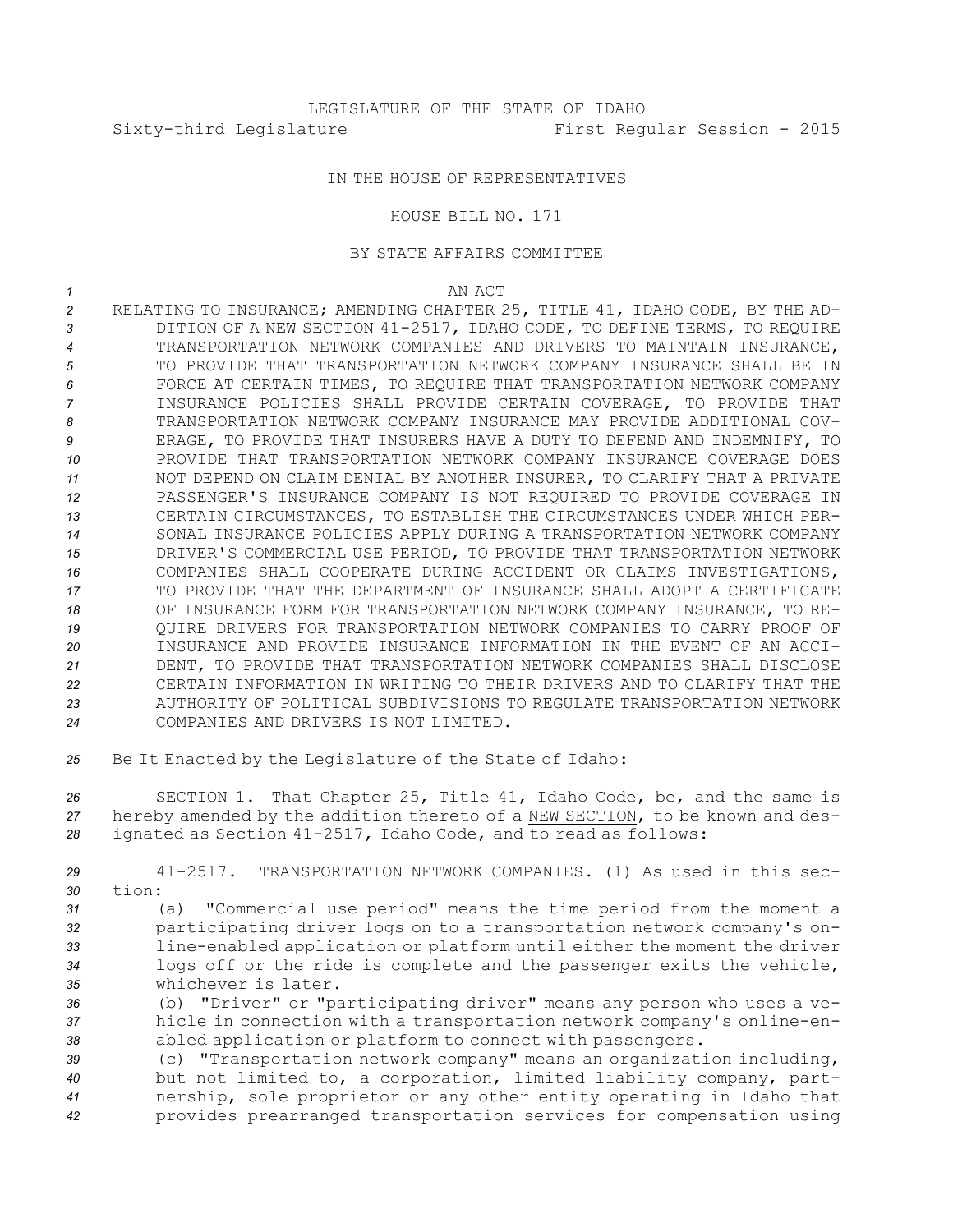*<sup>1</sup>* an online-enabled application or platform to connect passengers with *<sup>2</sup>* drivers using <sup>a</sup> personal vehicle.

 (d) "Transportation network company insurance" means an insurance pol- icy that specifically covers <sup>a</sup> driver's use of <sup>a</sup> vehicle in connection with <sup>a</sup> transportation network company's online-enabled application or platform.

*<sup>7</sup>* (2) <sup>A</sup> transportation network company and all participating drivers *<sup>8</sup>* shall maintain transportation network company insurance as provided in this *<sup>9</sup>* section. Such insurance may be maintained by:

*<sup>10</sup>* (a) <sup>A</sup> participating driver; or

 (b) The transportation network company covering its participating drivers; provided however, that if <sup>a</sup> transportation network company in- sures its participating drivers, it shall offer coverage to the drivers for medical payment protection, comprehensive physical damage and col- lision physical damage with limits that are not less than the limits for the same coverage found in the driver's personal auto insurance policy. If <sup>a</sup> driver obtains an auto insurance policy that specifically covers the vehicle when it is in use for transportation network services, that policy shall provide primary coverage. In the event that the driver's transportation network company insurance lapses or is not available for any reason, the transportation network company's insurance shall become the primary insurance.

 (3) Transportation network company insurance shall provide primary coverage to participating drivers and shall be in force from the moment the participating driver logs on to the transportation network company's on- line-enabled application or platform until either the driver logs off or the ride is complete, whichever is later. The insurance required by this section shall be provided either through <sup>a</sup> separate policy or through an endorsement for which <sup>a</sup> premium has been paid.

*<sup>30</sup>* (4) The minimum coverage for transportation network company insurance *31* shall include:

*<sup>32</sup>* (a) Liability coverage with limits not less than the limits in section *<sup>33</sup>* 49-117(18), Idaho Code; and

*<sup>34</sup>* (b) Coverage for death, bodily injury, property damage, uninsured mo-*35* torists and underinsured motorists.

*<sup>36</sup>* (5) Transportation network company insurance may also provide:

*<sup>37</sup>* (a) Medical payment protection under <sup>a</sup> commercial policy or under an *<sup>38</sup>* endorsement for which <sup>a</sup> premium has been paid; and

*<sup>39</sup>* (b) Collision physical damage coverage and comprehensive physical dam-*<sup>40</sup>* age coverage under <sup>a</sup> commercial policy or under an endorsement for which *<sup>41</sup>* <sup>a</sup> premium has been paid.

*<sup>42</sup>* (6) The insurer providing transportation network coverage pursuant to *<sup>43</sup>* this section shall have the duty to defend and indemnify the insured.

 (7) Coverage under <sup>a</sup> transportation network company insurance policy shall not depend on <sup>a</sup> personal automobile insurance policy first denying <sup>a</sup> claim nor shall <sup>a</sup> personal automobile insurance policy be required to first deny <sup>a</sup> claim.

*<sup>48</sup>* (8) Nothing in this section shall be construed to require <sup>a</sup> private pas-*<sup>49</sup>* senger's automobile insurance company to provide primary or excess coverage *<sup>50</sup>* during the commercial use period.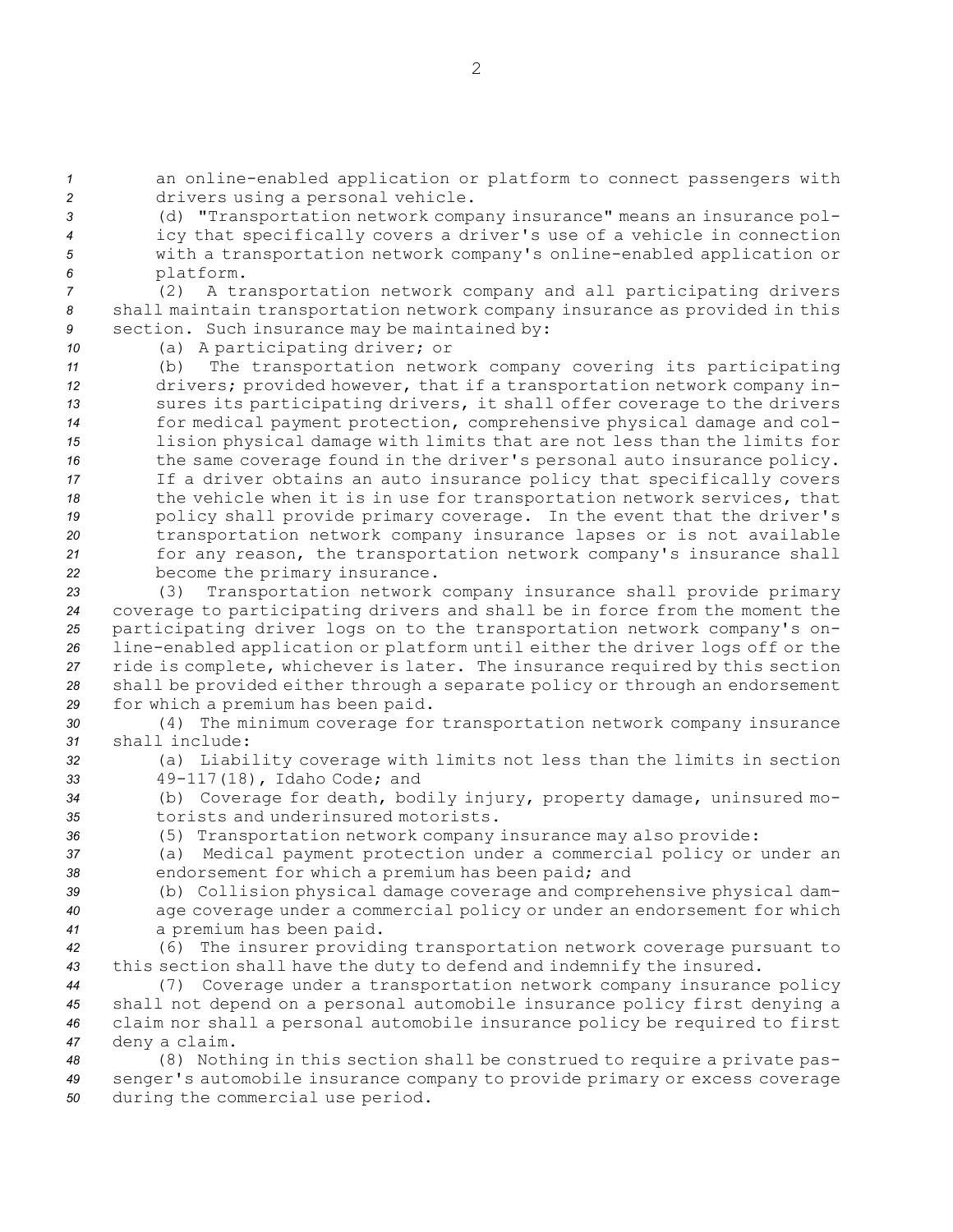*<sup>1</sup>* (9) During the commercial use period, the following shall apply:

 (a) The participating driver's or the vehicle owner's personal auto- mobile insurance policy shall not provide any coverage to the partici- pating driver, vehicle owner or any third party, unless the policy ex- pressly provides for that coverage during the commercial use period or the policy contains an amendment or endorsement to provide such cover-age for which <sup>a</sup> separately stated premium is paid; and

 (b) The participating driver's or the vehicle owner's personal automo- bile insurance policy shall not have the duty to defend or indemnify the driver's activities in connection with the transportation network com- pany unless the policy expressly provides otherwise for the commercial use period, with or without <sup>a</sup> separate charge, or the policy contains an amendment or endorsement to provide that coverage for which <sup>a</sup> sepa-rately stated premium is charged.

 (10) In an accident or claims coverage investigation, <sup>a</sup> transportation network company shall cooperate with insurers that are involved in the acci- dent or claims coverage investigation to facilitate the timely exchange of information, and if an accident or other loss has occurred, shall be required to provide within ten (10) business days after receiving <sup>a</sup> written or elec- tronic request <sup>a</sup> copy of the company's electronic record showing the pre- cise times that the participating driver logged on and off the transporta- tion network company's online-enabled application or platform on the day the accident or other loss occurred and retain such records for <sup>a</sup> period of five (5) years from the date of accident or loss.

 (11) The department shall adopt <sup>a</sup> certificate of insurance form which, when issued by an insurer, shall be proof of transportation network company insurance. All insurers shall issue <sup>a</sup> certificate of insurance to each poli-cyholder holding transportation network company insurance.

 (12) <sup>A</sup> participating driver of <sup>a</sup> transportation network company shall carry proof of transportation network company insurance coverage with him or her at all times during his or her use of <sup>a</sup> vehicle in connection with <sup>a</sup> trans- portation network company's online-enabled application or platform. Such proof shall be in the form of <sup>a</sup> valid certificate issued by the insurer pur- suant to subsection (11) of this section. The provisions of section 49-1232, Idaho Code, shall apply to the certificate of insurance issued pursuant to subsection (11) of this section. In the event of an accident, <sup>a</sup> participat- ing driver shall provide, upon request, his or her insurance coverage infor-mation to <sup>a</sup> police officer and to any other party involved in the accident.

 (13) As part of its agreement with participating drivers, <sup>a</sup> transporta- tion network company shall disclose in writing to such drivers the insur- ance coverage and limits of liability that the transportation network com- pany provides for the driver while the driver uses <sup>a</sup> vehicle in connection with <sup>a</sup> transportation network company's online-enabled application or plat- form. The transportation network company shall also advise participating drivers, in writing, that the law of this state requires transportation net- work company insurance coverage when the driver uses <sup>a</sup> vehicle in connection with <sup>a</sup> transportation network company's online-enabled application or plat-*48* form.